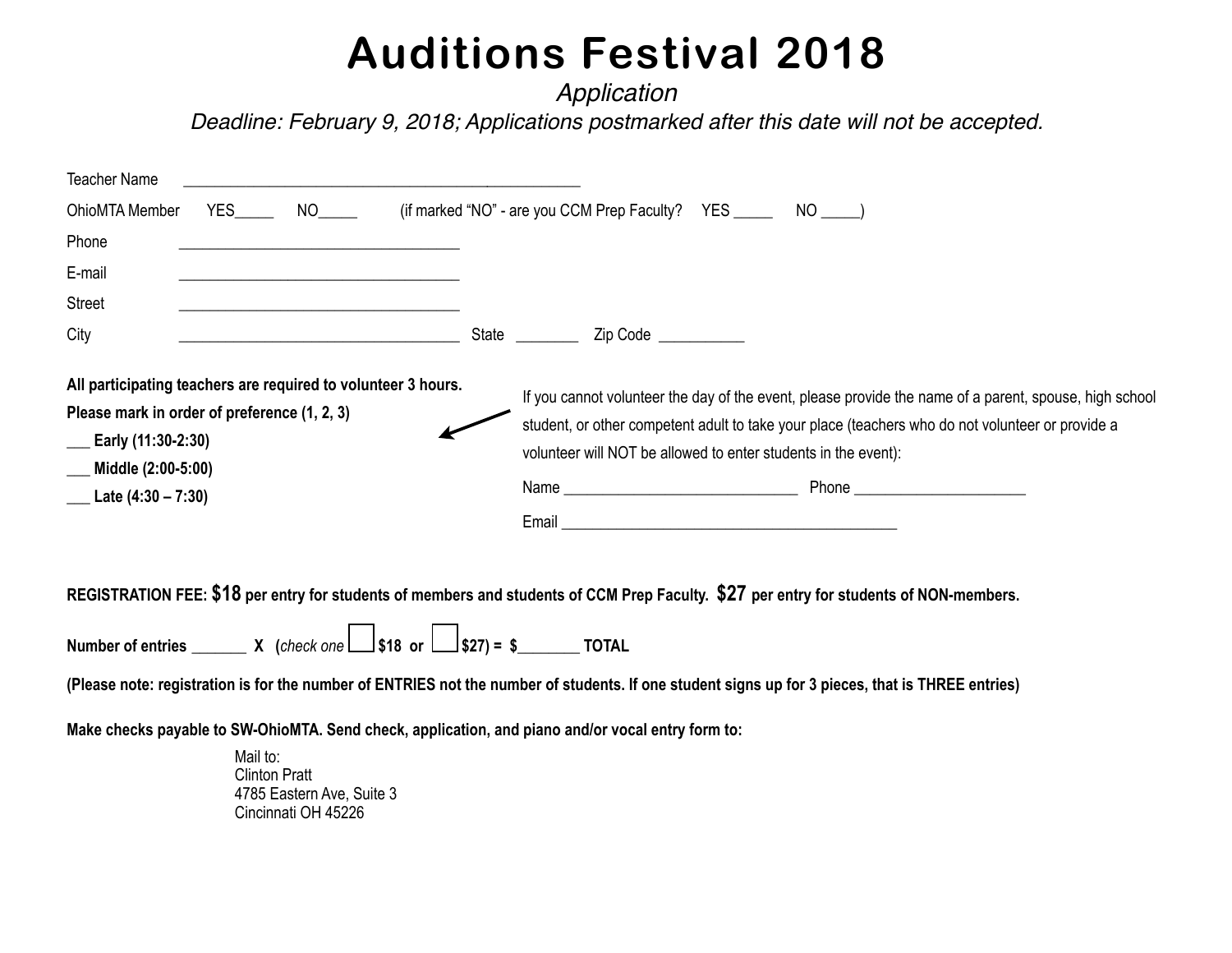**PIANO entry form** (make additional copies if needed) **Students can enter MORE than one piece, but each one counts as an entry** 

| List<br>Siblings<br>First | <b>FIRST NAME</b> | <b>LAST NAME</b> | PIANO COMPOSITION TITLE<br>(Include movement when applicable) | Composer | LEVEL* |
|---------------------------|-------------------|------------------|---------------------------------------------------------------|----------|--------|
|                           |                   |                  |                                                               |          |        |
|                           |                   |                  |                                                               |          |        |
|                           |                   |                  |                                                               |          |        |
|                           |                   |                  |                                                               |          |        |
|                           |                   |                  |                                                               |          |        |
|                           |                   |                  |                                                               |          |        |
|                           |                   |                  |                                                               |          |        |
|                           |                   |                  |                                                               |          |        |
|                           |                   |                  |                                                               |          |        |
|                           |                   |                  |                                                               |          |        |
|                           |                   |                  |                                                               |          |        |
|                           |                   |                  |                                                               |          |        |
|                           |                   |                  |                                                               |          |        |
|                           |                   |                  |                                                               |          |        |
|                           |                   |                  |                                                               |          |        |
|                           |                   |                  |                                                               |          |        |
|                           |                   |                  |                                                               |          |        |
|                           |                   |                  |                                                               |          |        |

\* P = Primer; B = Beginner; E = Elementary; E-I = Early Intermediate; I = Intermediate; L-I = Late Intermediate; E-A = Early Advanced; A-1 = Advanced I; A-2 = Advanced II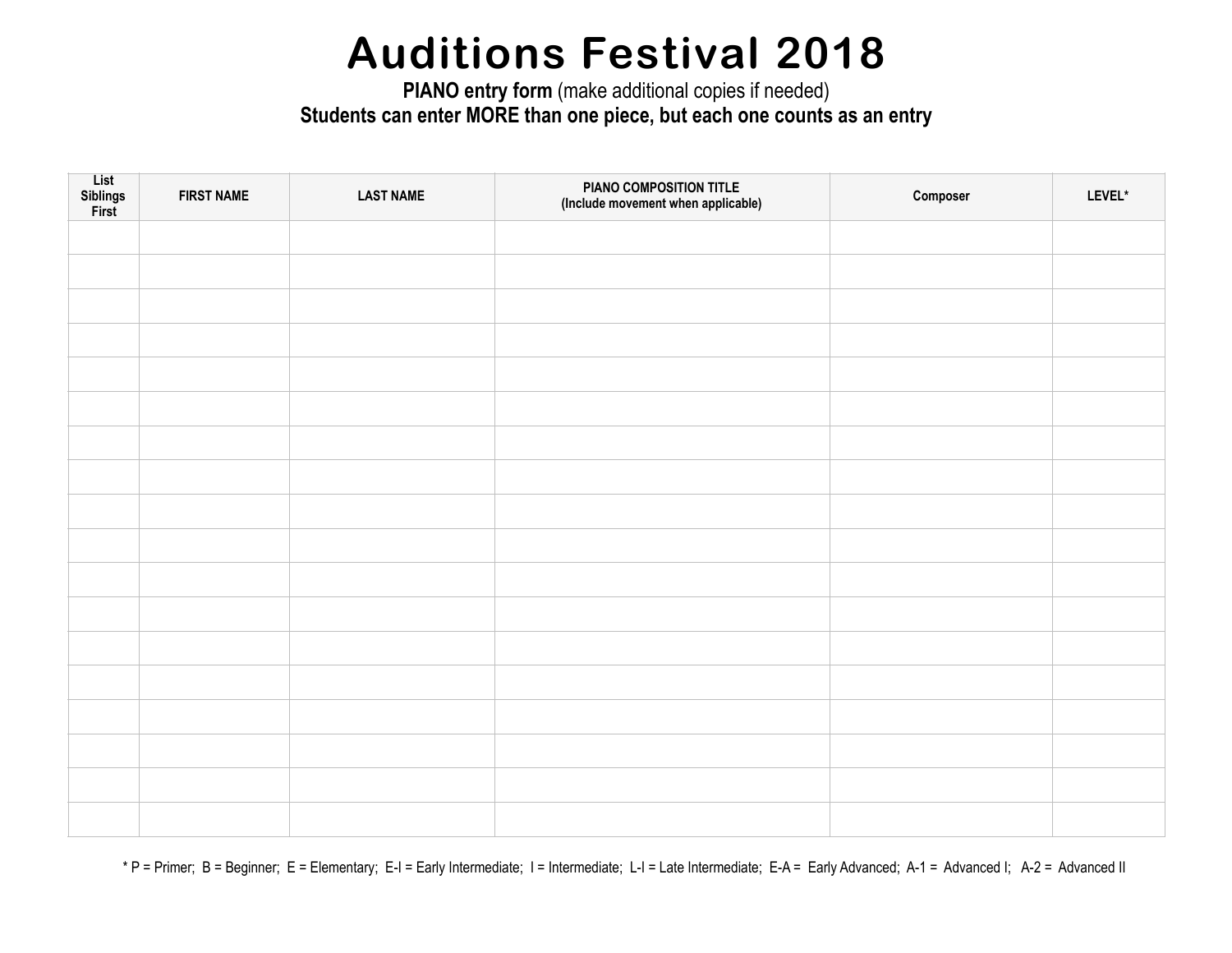#### **VOCAL entry form** (make additional copies if needed) **Students can enter MORE than one piece, but each one counts as an entry**

| List<br>Siblings<br>First | <b>FIRST NAME</b> | <b>LAST NAME</b> | <b>VOCAL SELECTION TITLE</b><br>(If from a larger work or collection, list that as well) | <b>COMPOSER</b> | AGE<br>(as of 3/12/2017) |
|---------------------------|-------------------|------------------|------------------------------------------------------------------------------------------|-----------------|--------------------------|
|                           |                   |                  |                                                                                          |                 |                          |
|                           |                   |                  |                                                                                          |                 |                          |
|                           |                   |                  |                                                                                          |                 |                          |
|                           |                   |                  |                                                                                          |                 |                          |
|                           |                   |                  |                                                                                          |                 |                          |
|                           |                   |                  |                                                                                          |                 |                          |
|                           |                   |                  |                                                                                          |                 |                          |
|                           |                   |                  |                                                                                          |                 |                          |
|                           |                   |                  |                                                                                          |                 |                          |
|                           |                   |                  |                                                                                          |                 |                          |
|                           |                   |                  |                                                                                          |                 |                          |
|                           |                   |                  |                                                                                          |                 |                          |
|                           |                   |                  |                                                                                          |                 |                          |
|                           |                   |                  |                                                                                          |                 |                          |
|                           |                   |                  |                                                                                          |                 |                          |
|                           |                   |                  |                                                                                          |                 |                          |
|                           |                   |                  |                                                                                          |                 |                          |
|                           |                   |                  |                                                                                          |                 |                          |
|                           |                   |                  |                                                                                          |                 |                          |